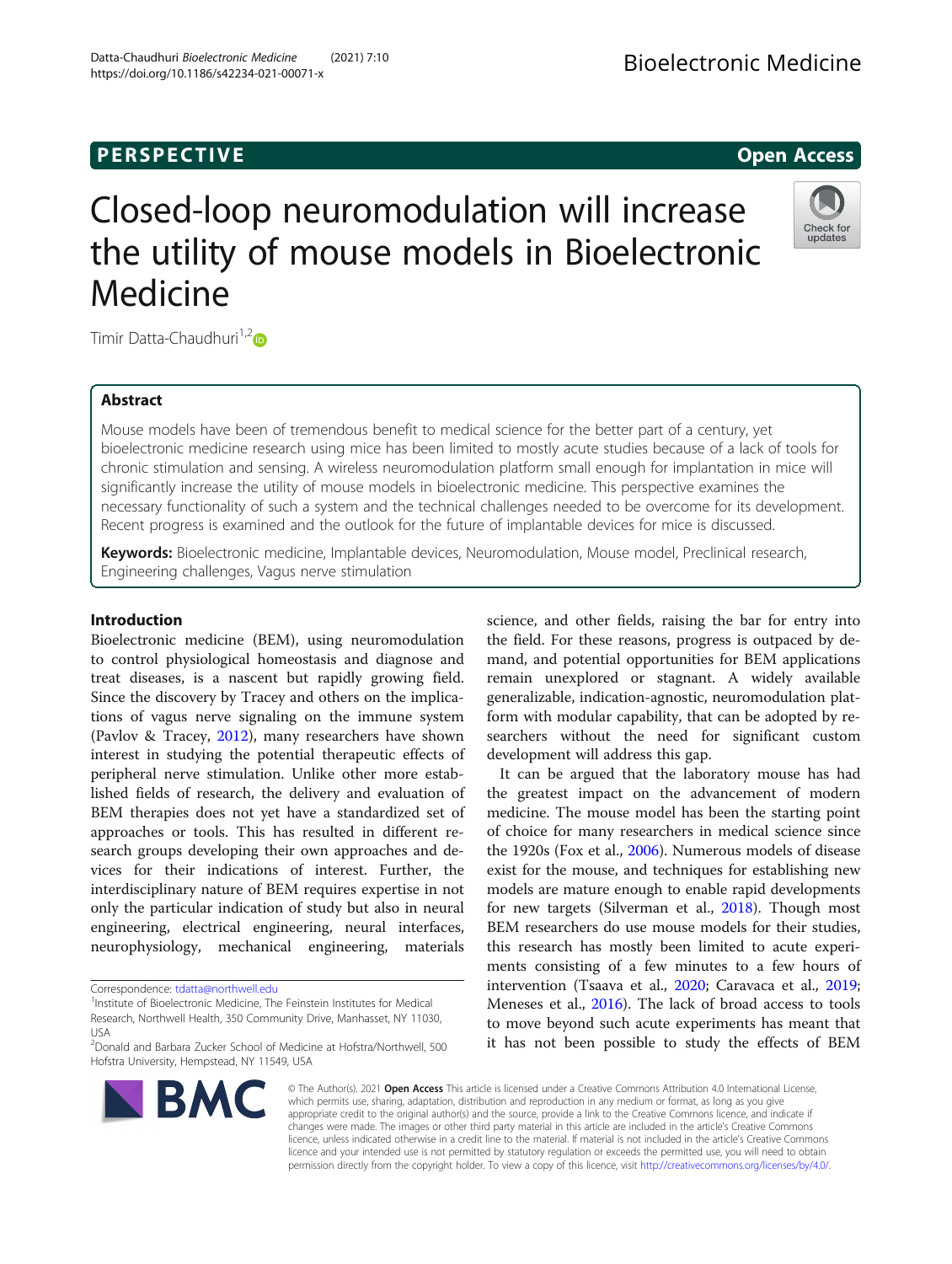interventions in mice over biologically relevant time periods of weeks to months. Developing a standardized set platform for studying BEM in mice, may very well be the single most important advancement required for the continuing progress in the field. The mouse, however, presents challenges for implementation of these approaches due to its size. Anatomical targets (brain, peripheral nerves, and organs) in mice are often smaller than available technology for interfacing with similar targets in other models, and importantly, though neuromodulation technology has matured significantly in capability over the last few decades, most developments have not been miniaturized to a scale that is readily applicable to mice.

This perspective will examine some of the important areas of progress that are required to advance the utility of mouse models in BEM. Specifically, the ability to perform interventions chronically instead of acutely, the added value of wireless fully implantable neuromodulation systems, the importance of closed-loop approaches, the technical challenges in these areas, and lastly a look at the new opportunities arising from integrating biosensing in addition to bio-potential sensing. Though there are numerous targets and approaches (Montgomery et al., [2015](#page-8-0); Shin et al., [2017;](#page-8-0) Gutruf et al., [2019](#page-7-0); Yang et al., [2021](#page-9-0); Huerta et al., [2021](#page-8-0); Cotero et al., [2019](#page-7-0)) for neuromodulation in BEM, electrical stimulation of the vagus nerve is of particular interest because of its broad connectivity and relative ease of access at the cervical location. Vagus nerve stimulation (VNS) has been approved by the FDA for treatment of epilepsy and depression (Ben-Menachem, [2002](#page-7-0)) and there are efforts underway to discover new clinical and basic scientific research applications of VNS (George et al., [2000](#page-7-0); Gold et al., [2016](#page-7-0)). Advances, challenges, and opportunities will be discussed within the context of VNS in mice, with the understanding that developing electronic devices capable of VNS requires overcoming similar technical challenges as other neuromodulation methods (optical, mechanical, etc.) while requiring only incremental changes to enable these other approaches.

## Chronic interventions

Neural interfaces for the brain of the mouse exist that are capable of recording and stimulation over chronic durations of time (Moxon et al., [2004](#page-8-0); Mols et al., [2017](#page-8-0); Juavinett et al., [2019\)](#page-8-0). Tools for recording from the central nervous system (CNS) are mature and capable of recording from volumes of neural tissue down to single neurons in rodents (Mols et al., [2017;](#page-8-0) Chung et al., [2019](#page-7-0); Xu & Wilson, [2012\)](#page-9-0). Similarly, there exist a variety of approaches for electrical and optical stimulation (Lim et al., [2013\)](#page-8-0) of the CNS. Devices for interfacing with the mouse brain have the advantage that they can be secured to the skull, and relative movement between the brain and skull can be negligible, allowing robust performance over long periods of time.

Neural interfaces for the peripheral nervous system (PNS) are not as advanced. The vagus nerve is an attractive target for BEM because it serves as a trunk location containing fibers that subsequently access different anatomical loci. Though the vagus nerve is one of the larger nerves, it is usually not larger than 100 μm in diameter at the cervical level in mice, and it is also surrounded by soft tissues which make it impossible to anchor interfaces to the same degree as is possible in the brain. Correspondingly, vagus nerve electrodes are highly susceptible to motion artifacts that show up in recordings (Zanos et al., [2018](#page-9-0); Steinberg et al., [2016\)](#page-8-0). They are also subject to interference by other bio-potentials such as ECG and EMG. For these reasons, chronic recordings from the mouse vagus have not yet been shown to be viable over long durations of time. Similarly, attempts to chronically stimulate the mouse vagus nerve suffer from the foreign body response (FBR), resulting in local inflammation and ingress of encapsulating tissue between the electrode and the nerve after implantation (Mughrabi et al., [2021](#page-8-0)). Stimulation thresholds rise, and electrode impedances increase, placing greater burden on the stimulation system.

Ideally, neural interfaces to the mouse PNS should last indefinitely. Progress towards this goal will require concurrent advances in electrode design and surgical approaches to better manage the FBR after implantation. Recent developments indicate promising progress in the development of chronic stimulation electrodes for the vagus nerve in mice (Mughrabi et al., [2021](#page-8-0)), which have been shown to be able to elicit a bradycardia response to stimulation over multiple weeks. Chronic recordings from the mouse PNS remain an outstanding challenge. Unlike stimulation, where a physiological response can be used to determine stimulation efficacy, ground truth (to differentiate true neural signals from noise) does not exist for recorded spontaneously occurring neural signals. One way to circumvent this issue is to record evoked potentials that arise in response to stimulation, but this requires co-location of both types of electrodes which in itself can be a challenge because of the limitations on size. Recording evoked potentials introduces another issue of stimulation induced artifacts, requiring mitigation strategies to reject them or to compensate for their effects while also necessitating careful design of the electronics to protect amplifier inputs from stimulation voltages (Chandrakumar & Markovic, [2017](#page-7-0)).

Moving beyond acute studies is critical to the translation of BEM therapies. Though chronic neuromodulation can be more readily implemented in large animal models, the availability of existing mouse models of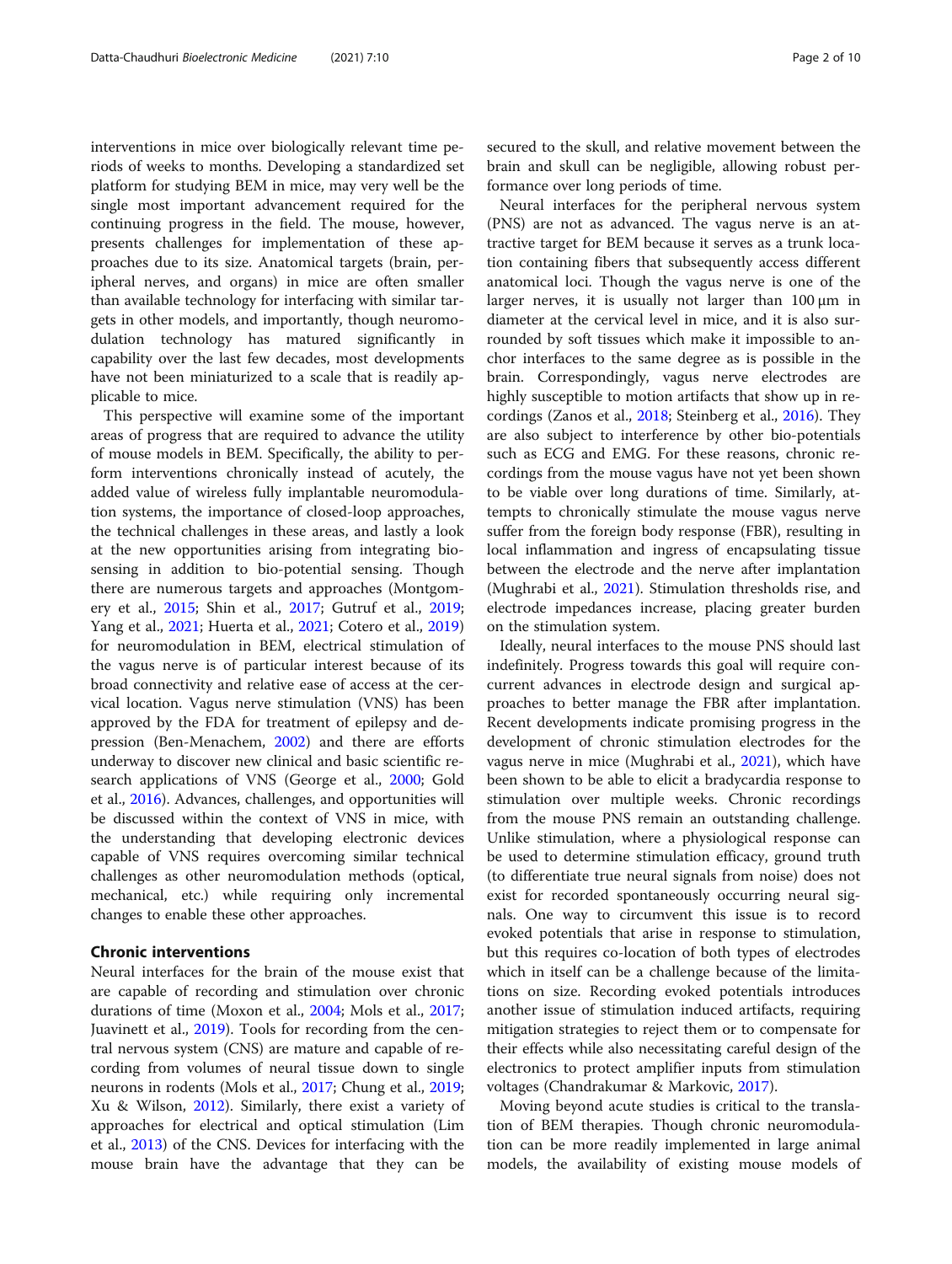disease and the ease of developing new models using mature genetic and pharmacological approaches makes the mouse compelling for research in BEM. Additionally, many BEM researchers are immunologists or biologists that already employ mouse models, and the mouse presents a low barrier for entry for new researchers compared to large animals or clinical studies. Furthermore, several important discoveries on vagus nerve mediated immune responses implicated in numerous diseases have arisen from acute stimulation or vagotomy experiments (Borovikova et al., [2000a](#page-7-0); Borovikova et al., [2000b;](#page-7-0) van Westerloo et al., [2006;](#page-8-0) Huston et al., [2007](#page-8-0)) over the last two decades, yet clinical translation of these findings is lacking. Chronically implanted devices for mice will enable not only the delivery of long-term targeted stimulation and reversible vagotomy through the use of techniques such as fiber selective waveforms and highfrequency blocking (Pelot & Grill, [2018](#page-8-0)), but will allow researchers to study the effects of interventions over the course of disease progression and recovery.

#### Wireless fully implantable systems

Current approaches for chronic stimulation and recording in mice, whether for the CNS or PNS, mostly rely on wired connections. A wireless fully implantable approach integrates stimulation and sensing capability, along with other features, into a single device that resides within the body. The core advantages of such devices are that they can be used in awake untethered freely behaving mice, removing the effects of restraint, anesthesia, and animal handling from biasing the experimental findings.

Implementation of a wireless fully implantable system presents many technical challenges which are discussed in detail later on. The core functionality of a generalizable fully implantable system is shown in Fig. 1, where it can be seen that the wired interface is replaced by an implanted system capable of stimulation/sensing, and energy storage and wireless communication. Prior efforts to develop neuromodulation systems for small animals have had varying degrees of success. One approach has been to use partially implantable systems consisting of components both inside and outside the body, with externalized head stages that are connected to implanted neural interfaces (Juavinett et al., [2019](#page-8-0); Alpaugh et al., [2019\)](#page-7-0). Such percutaneous devices introduce additional potential issues arising from longer healing time post-surgery, increased likelihood of subsequent infection, and the possibility that the protruding structure can be damaged by the environment or the mouse itself. Other approaches small enough to be implanted in mice are limited in their capabilities, sometimes only providing stimulation (Talkachova et al., [2013](#page-8-0); Millard & Shepherd, [2007;](#page-8-0) Madan et al., [2020\)](#page-8-0) or requiring external power delivery during operation (Piech et al., [2020](#page-8-0)). Larger devices appropriate for implantation in rats have been developed (Lee et al., [2019](#page-8-0); Liu et al., [2015\)](#page-8-0), but cannot be used in mice. Some commercial devices for implantation in mice exist, but are limited to sensing pressure, respiratory rate, movement, or in some cases low sampling rate biopotentials such as ECG or EMG (DSI Harvard Bioscience). Interestingly, a commercial implantable stimulator for mice (Deshmukh et al., [2020\)](#page-7-0) was previously available (TBSI Harvard Bioscience), but appears to no longer be in production.

Many of the technical challenges for developing wireless fully implantable systems for mice can be reduced or eliminated by using battery-free devices, which have recently been used for optogenetic stimulation (Mickle et al., [2019\)](#page-8-0), electrical stimulation (Piech et al., [2020](#page-8-0)), and sensing of various biomarkers (Won et al., [2021](#page-8-0)). Beyond removing the battery, these devices achieve the required level of integration and miniaturization by limiting the feature set to that which is required for a specific application. Inherently, these devices are application

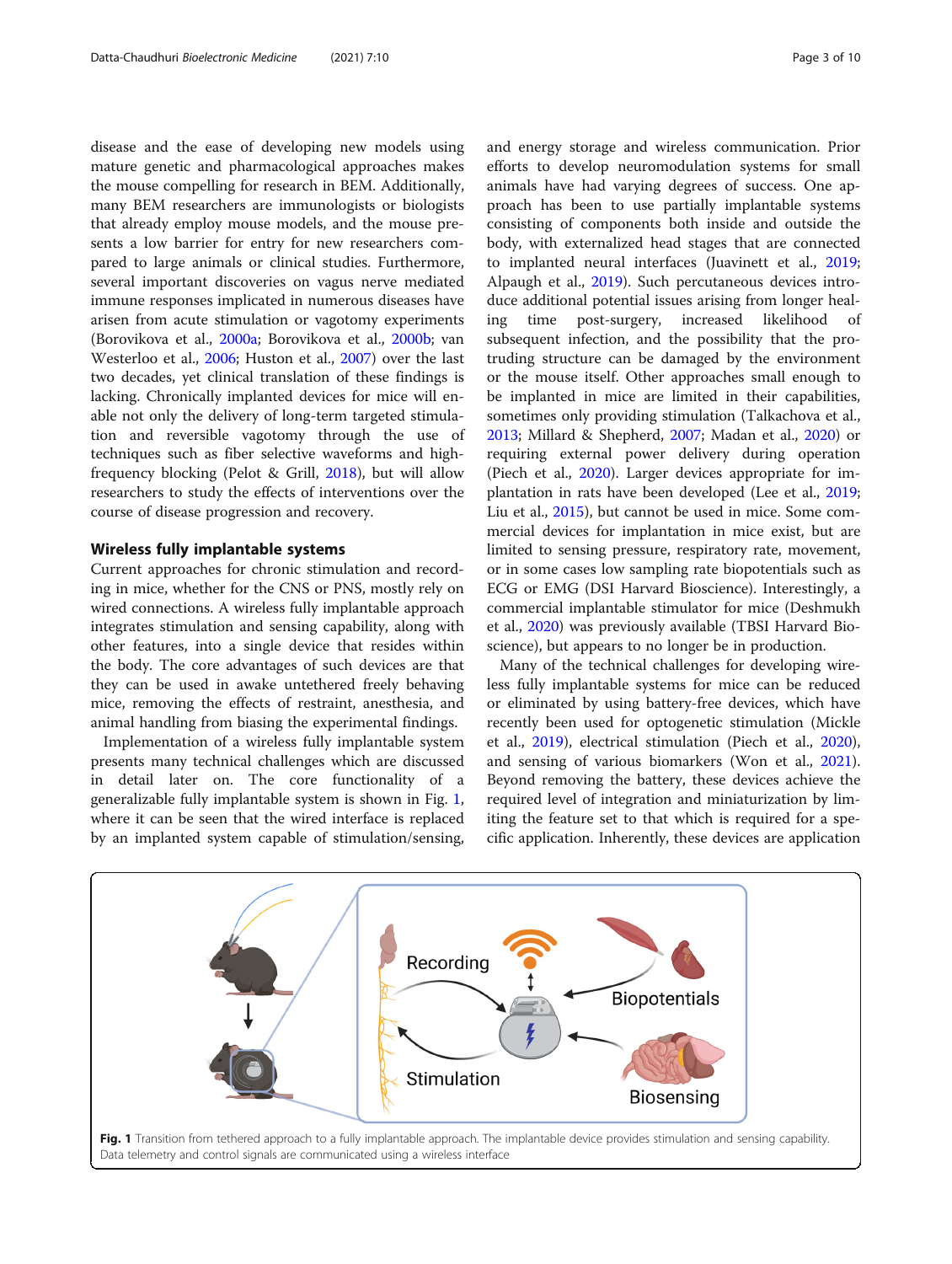specific. Development of a generalizable system, with flexible stimulation and sensing capabilities, is critical to enable adoption by a broad group of researchers.

## The need for closing the loop

Most clinical neuromodulation therapies are performed in a primarily open-loop manner. Stimulation is applied based on parameters known to be safe and effective based on prior findings. In some cases, like deep brain stimulation or spinal cord stimulation, adjustments are made for optimizing subject-specific response. This tuning is usually performed by a clinician at the time of implantation or at specific time points thereafter. This clinician-in-the-loop methodology is more effective than a purely open-loop approach, but it does not allow for optimizing of stimulation over the entire course of the intervention. The starting points for stimulation parameters are based on preclinical findings and prior clinical safety and efficacy studies. Approaches for therapy specificity in these initial studies include electrode design and placement, and the use of stimulation waveforms that are designed to be fiber selective. Though the techniques for fiber selectivity are well established theoretically, in practice they depend on anatomical variability between subjects and species to species variations, which further detract from the ability to perform selective and target specific stimulation. The result of this is that stimulation parameters which worked well in a particular subject or species do not translate optimally to others. Additionally, changes in electrode position and the FBR can play a role in decreasing efficacy within an individual over time. The implications of this are broad and are likely the underlying cause of failed clinical trials in VNS and other BEM applications (De Ferrari et al., [2017\)](#page-7-0).

Closed-loop approaches offer the promise of avoiding such issues by enabling real-time assessment of stimulation therapy efficacy and adjustment to optimize the response to affect a particular outcome. The need for closed-loop approaches in clinical application is well recognized (Keaney et al., [2017](#page-8-0)), but identification of appropriate biomarkers remains a challenge (Hell et al., [2019](#page-7-0); Morishita & Inoue, [2017\)](#page-8-0). Implementing closed-loop systems for preclinical studies, especially for the many existing mouse models of diseases, presents an opportunity to not only develop the technology and techniques, but also to identify appropriate biomarkers for clinical translation. Closed-loop neuromodulation requires the incorporation of sensing in addition to stimulation, the readout can be electrical (neural or physiological), mechanical (pressure, motion, etc.) or chemical (inflammatory, metabolic, etc.). Also required is some degree of evaluation and assessment that is performed either on-board the device itself or possibly

using a computer. Implementing closed-loop adds significantly to the level of integration required to produce such systems, but the benefits may very well outweigh the cost.

## Technical challenges

The mouse model presents several technical challenges to implementation of wireless implantable neuromodulation systems, these challenges largely stem from the diminutive size of the mouse. Without specific guidance, most engineers rely on IACUC regulations (stemming from guidance provided by AAALAC (Workman et al., [2010](#page-8-0)), the NIH (National Institutes of Health OACU, [2019](#page-7-0)), and the USDA (Allen & Kreger, [2000\)](#page-8-0) for tumor size and mass in rodents. These sources generally indicate that implants should not significantly exceed 10% of body mass and that the largest dimensions remain below 2 cm. As a result of these constraints, it is impossible to leverage the many of the advances in neuromodulation technologies that have emerged from clinical device development.

The components of a fully implantable neuromodulation system for mice include electronics for interacting with biology such as stimulus generators and recording amplifiers, interfaces such as electrodes for transducing between the electrical and biological domains, a computational component, a communication module for telemetry and control, a power supply, and encapsulation or packaging to protect the electronics from the biology and vice versa. The design and implementation of each of these components is intertwined with the requirements and execution of the other components, necessitating a systems-level approach to the design of implantable devices.

## Front-end design

The electronics and interfaces that interact with biology are collectively known as the "front-end" of a neuromodulation system. Front-end components include stimulators, biopotential sensors, and electrodes. Advances in semiconductor fabrication driven by the personal computer industry have enabled integration of dense and complex electronic functionality into very small areas. Neural stimulation and recording electronics have shrunk to nearly the size of individual neurons (Muller et al., [2015\)](#page-8-0). In fact, the same advances from the semiconductor industry have resulted in microfabricated electrodes that are on par with the scale of individual neurons (Vahidi et al., [2020](#page-8-0)). Using these fabrication techniques, electrodes and electronics can be co-located (Datta-Chaudhuri et al., [2016;](#page-7-0) Datta-Chaudhuri et al., [2014a;](#page-7-0) Datta-Chaudhuri et al., [2014b\)](#page-7-0), but these approaches are generally not appropriate for chronic implantation as they lack robust barrier layers.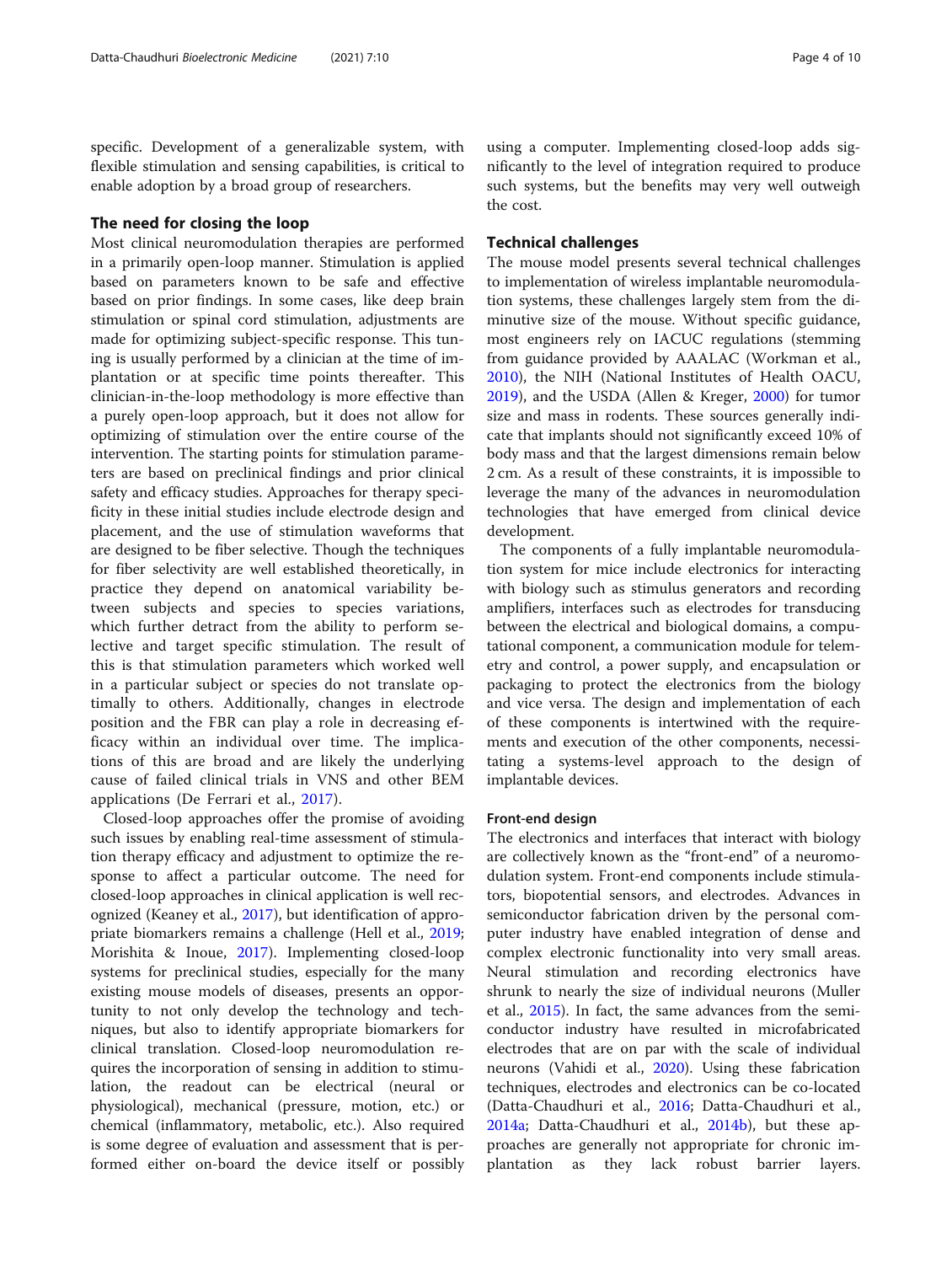Microfabricated electrodes have been developed for CNS applications in small animals using both silicon (Massey et al., [2019\)](#page-8-0) and polymer substrates (Chung et al., [2019](#page-7-0)), but wires or traces must be used to connect isolated electronics from the device body to the electrode contacting the nervous system tissue. When developing interfaces for the PNS the form factor of the electrode body including cuffs, arrays, and piercing structures require non-planar structures, and the microfabrication techniques used to produce exquisitely intricate twodimensional structures do not always translate well to three dimensions. As a result of this, many PNS electrodes have a significant handmade component, a challenging task for the small anatomical targets in mice.

Sensing of bio-potentials has seen tremendous advancement as implants have developed from a technology perspective. Numerous amplifiers and electrodes have been developed to sense electrical signals such as neural action potentials, signals from muscles (EMG), and from the heart (ECG) (Muller et al., [2015](#page-8-0); Zhou et al., [2018](#page-9-0); Reich et al., [2021\)](#page-8-0). While EMG and ECG signals are large and easy to sense and therefore identify, neural signals outside of the brain can be difficult to sense over long durations with chronically implanted electrodes. This issue is even more pronounced for the mouse since in many cases peripheral nerves of interest are measured in double digit micrometers (Le Pichon & Chesler, [2014](#page-8-0)) and often hit the limits of electrode fabrication capability (Caravaca et al., [2017](#page-7-0)). Reliable sensing of peripheral nerve signals in mice and other small animals remains an ongoing area of development in preclinical research.

Increasing component density for electrodes and electronics adds additional challenges beyond the physical constraints. As channel count increases so does the amount of data that needs to be processed and transmitted, requiring correspondingly more power, computational capability, and higher rate data telemetry. Another side-effect of increasing channel count in a constrained space is that the area of individual electrodes gets smaller, this combined with the FBR results in high electrode impedances which can continue to increase over time (Cassar et al., [2019](#page-7-0)). Higher impedances require higher voltages to deliver a given amount of current, placing greater demand on stimulation electronics. These high-voltage circuits typically take up more room and operate at lower efficiency, which in turn limits space available for other features and consumes more energy. So, while it is theoretically possible to integrate numerous electronic and electrode channels, practicality of application limits the real-world implementation.

Fortunately, significant progress has been achieved in the development of electrode materials for efficient stimulation, decreasing the burden on stimulation

electronics. Electrode materials are characterized by their ability to safely deliver charge while avoiding irreversible electrochemical reactions at the electrode surface that can degrade the electrode and produce toxic byproducts (Cogan, [2008;](#page-7-0) Cogan et al., [2016\)](#page-7-0). The water window, defined as the reduction and oxidation potentials of water for a given electrode material is one way to define the limits of safe stimulation. A related metric is charge injection capacity (CIC), specifying the amount of charge an electrode can deliver for a given area while remaining within the water window. However CIC limits can vary depending on current pulse durations and amplitudes, with various groups reporting different CIC values for similar materials when testing conditions differed (Cogan, [2008\)](#page-7-0). Electrode impedance is loosely inversely proportional to area and CIC (Cogan, [2008](#page-7-0)), with larger lower impedance electrodes requiring lower voltages to deliver a given amount of charge over a period of time compared to smaller electrodes. Platinum, which is often alloyed with Iridium, is commonly used for clinical applications and is recognized to be durable and safe over long periods of time. Platinum however, has a relatively low CIC (Leung et al., [2015](#page-8-0)), other emerging materials such as various forms of Iridium Oxide and poly (3,4-ethylenedioxythiophene) (PEDOT) have CIC values of roughly 20x to 100x (respectively) as that of Platinum (Cogan, [2008](#page-7-0)), and are good candidates for the microelectrodes required for accessing targets in mice. Validation of the durability of these materials is ongoing (Straka et al., [2018;](#page-8-0) Dijk et al., [2019](#page-7-0)).

#### Supporting electronics

Components for computation and communication are the supporting electronics necessary achieve systemlevel functionality. They are used to perform on-board signal processing, execute algorithms for closing the loop, and transmit data and commands between the implant and controller such a computer. Many of these functions can implemented in custom integrated circuits (ICs) which incorporate the front-end electronics. Although these areas lie within electrical engineering, the sub-disciplines are very different, and require a diverse design team to build such integrated systems. Industry offerings specifically designed for implantable neuromodulation are practically non-existent, meaning that advances in this area generally arise out of academic laboratories resulting in limited availability and support. Often, different components from different sources are brought together to build a system, a front-end IC from one source, a processor from another source, and a wireless interface such as a Bluetooth module from yet another source. The implications of this are that systems are larger than they must be, consume more power than fundamentally necessary, and require greater energy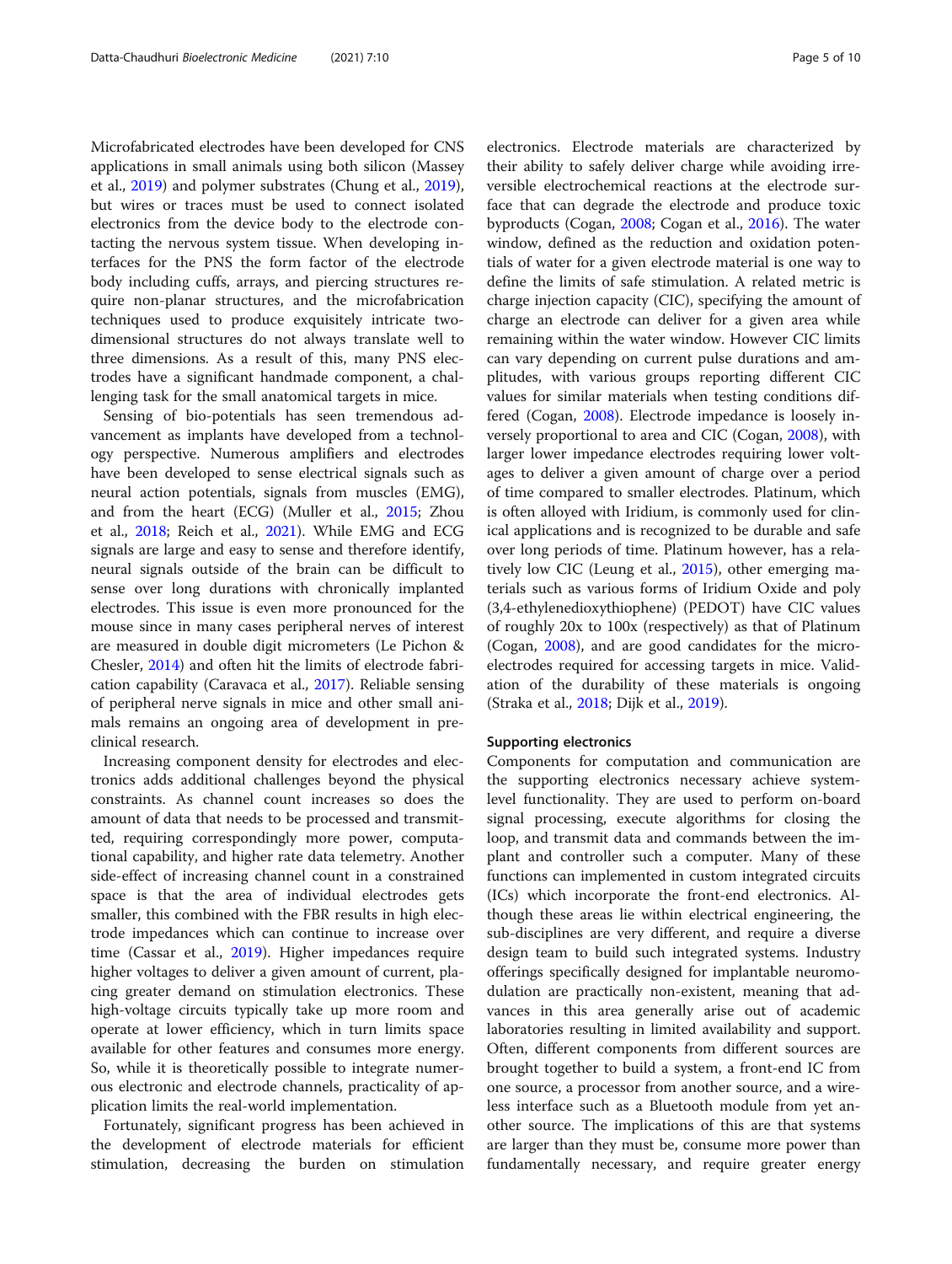storage or transfer. Systems-on-chip developed by industry, that incorporate the supporting electronics functionality into a single component, will provide the necessary solution to this need. Thankfully, development of such a device is well within the capability of the major electronics manufacturers.

#### Power and packaging

The power supply and the biocompatible encapsulation are linked because stored electrical energy necessitates robust isolation from biological fluids. The presence of electrical potentials drives electrochemical reactions that can result in component degradation and failure, potentially producing harmful byproducts within the body. Systems that do not store energy also require encapsulation since internal components of the device can be toxic to biology, and the ingress of conductive biological fluids can lead to similar failure mechanisms while the device is powered.

No matter how small electronics can be made, one of the major components of an implant which cannot be scaled easily to mouse proportions is the battery. In fact, up to 80% of the volume of clinical implants is taken up by the battery (Amar et al., [2015\)](#page-7-0). As energy storage devices, batteries have certain structural and functional components that do not scale well, resulting in significantly lower stored energy per volume as battery sizes are reduced. Battery-less devices circumvent the issue of added battery volume but can add additional requirements. Ultrasound and electromagnetic energy transfer are two popular approaches to either eliminate batteries or to allow the use of smaller batteries. Ultrasoundbased power transfer (Piech et al., [2020\)](#page-8-0) requires the use of a transducer in contact with the skin, necessitating animal handling and conditioning. Electromagnetic wireless power transfer can employ different techniques including inductively coupled systems (Lee et al., [2019](#page-8-0)) and novel magnetoelectric materials (Singer et al., [2020](#page-8-0)) but these systems must consider the interaction of the electromagnetic waves with tissue. There are limits for human exposure to electromagnets waves specified in terms of specific absorption rate (SAR), but it's not clear how and if these apply to freely moving small animals (Chen et al., [2017\)](#page-7-0), or if the effects are exacerbated when the source of the wireless signal is within the body (Helwig et al., [2012](#page-7-0)) when wireless telemetry is used. Regardless of how the device is powered, designers must consider the heat generated by the operation of the electronics. Depending on the level of blood flow through a volume of tissue the limits for safety range up to  $+/-2$ degrees Celsius (Reichert, [2007](#page-8-0)). Power dissipation limits for implants are provided in terms of power per package surface area (Datta-Chaudhuri et al., [2016](#page-7-0)). Increasing the efficiency of the electronics and reducing the

requirements for data telemetry can reduce power consumption, correspondingly reducing heat generation, battery size, and energy transfer requirements.

Packaging devices for implantation is a major challenge for small animal models. Clinical implants utilize metals and ceramics as barrier layers. Both metals and ceramics can be biocompatible and have extremely low water vapor transmission rates (WVTR) (Shen & Maharbiz, [2021\)](#page-8-0). Clinical implants can last for decades, but the same characteristic that makes these materials ideal for clinical devices (namely high density) detracts from its use for small animals. Metals and ceramics fabricated using current approaches weigh too much to be used for mouse implants. Additionally, the costs associated with the design, manufacture, and validation of new metal/ ceramic enclosures is very high and may exceed resources available at most research laboratories.

Thin-film technologies and polymers offer a viable alternative for traditional packaging approaches. Thinfilms such as silicon dioxide (Fang et al., [2016\)](#page-7-0), hafnium oxide and alumina (Selbmann et al., [2017;](#page-8-0) Ahn et al., [2019\)](#page-7-0), can be deposited in nanometer thick layers and offer excellent barrier properties. However, the deposition processes for these materials are not always compatible with other system components (Fang et al., [2016\)](#page-7-0), and mechanical robustness is limited due to their brittle nature (Gaskins et al., [2017](#page-7-0)). Nevertheless, thin-film encapsulation techniques show tremendous promise for current and future applications. Access to the tools and specialized equipment required for thin-film fabrication is already available at many university facilities in their micro and nano fabrication facilities that are used for teaching and other research activities.

Polymers are an alternative approach for developing barrier layers that are generally low cost and do not require overly specialized manufacturing processes. The downside to polymers is that they have orders of magnitude higher WVTR (Hogg et al., [2014\)](#page-7-0). One approach to combat this is to combine different layers to benefit from the strengths of each. Popular polymers include Parylene-C (Loeb et al., [1977\)](#page-8-0), epoxies (Wright et al., [2019](#page-9-0)), and liquid crystal polymers (LCPs) (Gwon et al., [2016\)](#page-7-0). From a high-level system design approach, it is important to recognize that implants for small animals do not need to last for decades, so a semi-hermetic approach using polymers may meet experimental requirements (Boeser et al., [2016\)](#page-7-0). Additive manufacturing processes for polymers, such as 3D printing, are recently becoming widely available and have been used to successfully package implantable devices (Kölbl et al., [2014;](#page-8-0) Yu et al., [2020](#page-9-0)). If shown to be viable over appropriate time durations, these approaches may help to significantly ease implantable package design.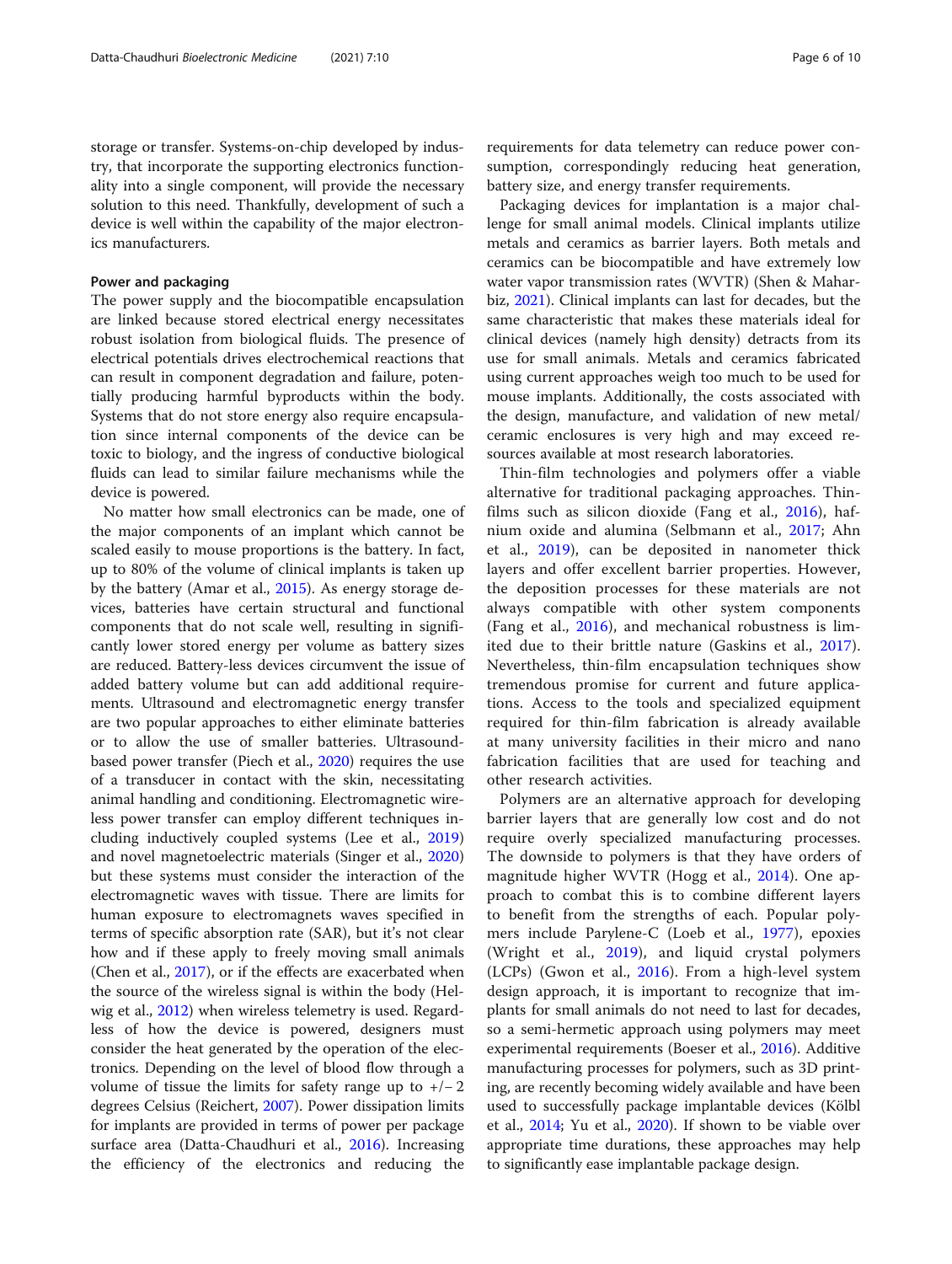## Sensing beyond bio-potentials

One of the attractive promises of BEM is that information about the immune and metabolic state are contained in the electrical signals of the nervous system. But decoding such information requires understanding the neural code at a far greater level than what is currently understood. Neural decoding is an ongoing area of research employing techniques such as machine learning and artificial intelligence to try to elucidate meaning from electrical recordings (Masi et al., [2019](#page-8-0)). Until we have a better grasp of the information content of neural signals, the applications of neuromodulation in mice must go beyond the simply sensing bio-potentials. Many researchers are interested in studying a particular indication for which there are established readouts such as inflammatory markers or other biomolecules. Even these approaches are limited in their application because of the low volume of blood in mice, sometimes allowing only a single assessment, at the terminal end of an experiment. This points to the need to be able to sense biomolecules in real-time, to better understand the effects of electrical stimulation (or another intervention) on a particular target of interest.

A group of sensing approaches that are well suited to meet this need are electroanalytical techniques that use a potentiostat. These approaches include amperometry, cyclic voltammetry, and impedance spectroscopy. In most cases a potentiostat and its associated electronic circuits can be implemented with only minor design changes to the electrical stimulation and recording electronics already found on many neuromodulation devices. Potentiostat-based electroanalytical techniques sense changes in current between electrodes due to changes in the composition of the solution and how it interacts with the electrodes. Sensor specificity can be achieved using intrinsic characteristics of the electrochemical reaction occurring at the electrodes, and example of this is fast scan cyclic voltammetry (FSCV) used to detect targets based on specific oxidation and reduction kinetics. Another approach to achieve specificity is from the engineered functionalization of the electrode surface, common approaches include the use of target specific enzymes, antibodies, or aptamers (McConnell et al., [2020](#page-8-0)). FSCV has been used to detect biomolecules in vivo (Wightman, [2006](#page-8-0)) including catecholamines in whole blood (Nicolai et al., [2017](#page-8-0)) and in the heart (Chan et al., [2020](#page-7-0)). Amperometry and impedance spectroscopy using functionalization can be used to sense other biomolecules such as glucose (Kvist et al., [2006](#page-8-0)) and other metabolic and inflammatory markers (Sánchez-Tirado et al., [2020](#page-8-0); Gray et al., [2019](#page-7-0); Filik & Avan, [2020](#page-7-0); Li et al., [2017](#page-8-0)). Electroanalytical approaches require few components apart from the electronics and electrodes making them an appealing approach for miniaturization.

Wireless FSCV systems have already been demonstrated (Dorta-Quiñones et al., [2016](#page-7-0)), and future development is likely to bring these capabilities to chronically implantable systems for in-vivo measurement.

## Conclusion

The utility of mouse models in BEM will be greatly improved by the development of wireless closed-loop neuromodulation systems small enough for implantation in mice. In addition to advances in BEM, such devices will enable new basic discoveries for neuroscience and other disciplines. Though there are numerous technical challenges, they appear to be surmountable and recent progress is encouraging, but the motivators must be put into place in the form of research support or dedicated collaborative development programs. The broad skills set required to build these devices requires that a systems-level design approach be utilized, and devices must undergo extensive long-term testing and validation so that they can be adopted by interested researchers without engineering expertise. Much of the technological advancement in this area has come from academic labs which have focused on pushing the envelope in particular areas. Greater participation from industry may be needed to reach widescale adoption since the university research model is not ideal for product development and mass production.

Beyond the technical engineering challenges, little is known about the biological impact of long-term implants in mice. Recent studies indicate that the presence of a chronically implanted vagus nerve electrode does not have significant detrimental effects on physiological or immune markers (Mughrabi et al., [2021\)](#page-8-0), but the presence of the device itself has potentially unknown effects on the health and behavior of the animal. Some key metrics to consider are the impact of the implant on inflammatory markers, organ health, and behavior. It will be important to understand these aspects as research moves forward because the implant itself should not impose a bias on the outcomes of experiments. These remain important open questions.

#### Abbreviations

BEM: Bioelectronic Medicine; CIC: Charge injection capacity; CNS: Central nervous system; ECG: Electrocardiogram; EMG: Electromyogram; FBR: Foreign body response; FDA: Food and Drug Administration; FSCV: Fast scan cyclic voltammetry; IACUC: Institutional Animal Care and Use Committee; LCP: Liquid crystal polymer; PEDOT: Poly (3,4-ethylenedioxythiophene); PNS: Peripheral nervous system; SAR: Specific absorption rate; VNS: Vagus nerve stimulation; WVTR: Water vapor transmission rate

#### Acknowledgements

Valentin Pavlov provided much appreciated guidance on the content of the manuscript. Biorender was used to develop the figure.

#### Author's contributions

T.D.C wrote the manuscript. The author(s) read and approved the final manuscript.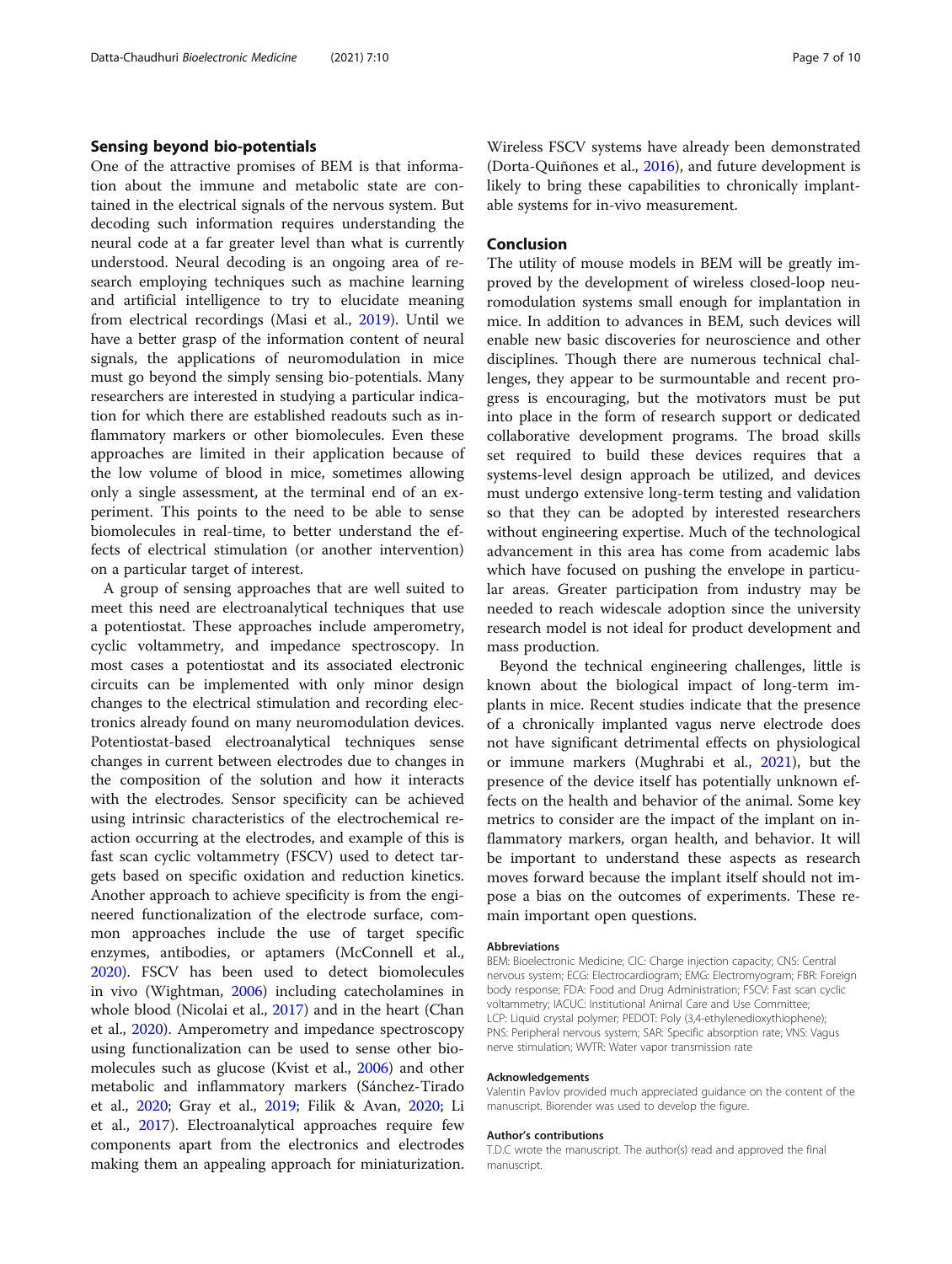#### <span id="page-7-0"></span>Funding

Not applicable.

## Availability of data and materials

Not applicable

## Declarations

Ethics approval and consent to participate Not applicable.

## Consent for publication

Not applicable.

#### Competing interests

T.D.C is an employee of Northwell Health and The Feinstein Institutes for Medical Research.

#### Received: 20 April 2021 Accepted: 1 June 2021 Published online: 30 June 2021

#### References

- Ahn SH, Jeong J, Kim SJ. Emerging encapsulation technologies for long-term reliability of microfabricated implantable devices. Micromachines (Basel). 2019;10(8):508.
- Allen T, Kreger MD. (USDA) AWIC. Information Resources for Institutional Animal Care and Use Committees; 2000.
- Alpaugh M, Saint-Pierre M, Dubois M, Aubé B, Arsenault D, Kriz J, et al. A novel wireless brain stimulation device for long-term use in freely moving mice. Sci Rep. 2019;9(1):6444 [https://doi.org/10.1038/s41598-019-42910-7.](https://doi.org/10.1038/s41598-019-42910-7)
- Amar A, Kouki A, Cao H. Power approaches for implantable medical devices. Sensors. 2015;15(11):28889–914 <https://doi.org/10.3390/s151128889>.
- Ben-Menachem E. Vagus-nerve stimulation for the treatment of epilepsy. Lancet Neurol. 2002;1(8):477–82 [https://doi.org/10.1016/S1474-4422\(02\)00220-X.](https://doi.org/10.1016/S1474-4422(02)00220-X)
- Boeser F, et al. Epoxy casting used as nonhermetic encapsulation technique for implantable electronic devices. In: 2016 38th Annual International Conference of the IEEE Engineering in Medicine and Biology Society (EMBC); 2016.
- Borovikova LV, Ivanova S, Nardi D, Zhang M, Yang H, Ombrellino M, et al. Role of vagus nerve signaling in CNI-1493-mediated suppression of acute inflammation. Auton Neurosci. 2000a;85(1–3):141–7 [https://doi.org/10.1016/](https://doi.org/10.1016/S1566-0702(00)00233-2) [S1566-0702\(00\)00233-2](https://doi.org/10.1016/S1566-0702(00)00233-2).
- Borovikova LV, Ivanova S, Zhang M, Yang H, Botchkina GI, Watkins LR, et al. Vagus nerve stimulation attenuates the systemic inflammatory response to endotoxin. Nature. 2000b;405(6785):458–62 <https://doi.org/10.1038/35013070>.
- Caravaca AS, Gallina AL, Tarnawski L, Tracey KJ, Pavlov VA, Levine YA, et al. An effective method for acute Vagus nerve stimulation in experimental inflammation. Front Neurosci. 2019;13:877 [https://doi.org/10.3389/fnins.2019.](https://doi.org/10.3389/fnins.2019.00877) [00877.](https://doi.org/10.3389/fnins.2019.00877)
- Caravaca AS, Tsaava T, Goldman L, Silverman H, Riggott G, Chavan SS, et al. A novel flexible cuff-like microelectrode for dual purpose, acute and chronic electrical interfacing with the mouse cervical vagus nerve. J Neural Eng. 2017;14(6):066005 <https://doi.org/10.1088/1741-2552/aa7a42>.
- Cassar IR, Yu C, Sambangi J, Lee CD, Whalen JJ III, Petrossians A, et al. Electrodeposited platinum-iridium coating improves in vivo recording performance of chronically implanted microelectrode arrays. Biomaterials. 2019;205:120–32 <https://doi.org/10.1016/j.biomaterials.2019.03.017>.
- Chan SA, Vaseghi M, Kluge N, Shivkumar K, Ardell JL, Smith C. Fast in vivo detection of myocardial norepinephrine levels in the beating porcine heart. Am J Physiol Heart Circ Physiol. 2020;318(5):H1091–h1099 [https://doi.org/1](https://doi.org/10.1152/ajpheart.00574.2019) [0.1152/ajpheart.00574.2019.](https://doi.org/10.1152/ajpheart.00574.2019)
- Chandrakumar H, Markovic D. A High dynamic-range neural recording chopper amplifier for simultaneous neural recording and stimulation. IEEE J Solid State Circuits. 2017;52(3):645–56 [https://doi.org/10.1109/JSSC.2016.2645611.](https://doi.org/10.1109/JSSC.2016.2645611)
- Chen B, Wang J, Qi H, Zhang J, Chen S, Wang X. The specific absorption rate of tissues in rats exposed to electromagnetic plane waves in the frequency range of 0.05-5 GHz and SARwb in free-moving rats. Australas Phys Eng Sci Med. 2017;40(1):21–8 [https://doi.org/10.1007/s13246-017-0522-x.](https://doi.org/10.1007/s13246-017-0522-x)
- Chung JE, et al. High-density, long-lasting, and multi-region electrophysiological recordings using polymer electrode arrays. Neuron. 2019;101(1):21–31.e5.

Cogan SF. Neural stimulation and recording electrodes. Annu Rev Biomed Eng. 2008;10(1):275–309 [https://doi.org/10.1146/annurev.bioeng.10.061807.160518.](https://doi.org/10.1146/annurev.bioeng.10.061807.160518)

- Cogan SF, Ludwig KA, Welle CG, Takmakov P. Tissue damage thresholds during therapeutic electrical stimulation. J Neural Eng. 2016;13(2):021001 [https://doi.](https://doi.org/10.1088/1741-2560/13/2/021001) [org/10.1088/1741-2560/13/2/021001](https://doi.org/10.1088/1741-2560/13/2/021001).
- Cotero V, Fan Y, Tsaava T, Kressel AM, Hancu I, Fitzgerald P, et al. Noninvasive sub-organ ultrasound stimulation for targeted neuromodulation. Nat Commun. 2019;10(1):952 <https://doi.org/10.1038/s41467-019-08750-9>.
- Datta-Chaudhuri T, Abshire P, Smela E. Packaging commercial CMOS chips for lab on a chip integration. Lab Chip. 2014b;14(10):1753.
- Datta-Chaudhuri T, Smela E, Abshire PA. System-on-Chip considerations for heterogeneous integration of CMOS and fluidic bio-interfaces. IEEE Trans Biomed Circuits Syst. 2016;10(6):1129–42 [https://doi.org/10.1109/TBCAS.201](https://doi.org/10.1109/TBCAS.2016.2522402) [6.2522402](https://doi.org/10.1109/TBCAS.2016.2522402).
- Datta-Chaudhuri T, et al. An active micro-electrode array with spike detection and asynchronous readout. In: 2014 IEEE Biomedical Circuits and Systems Conference (BioCAS) Proceedings; 2014a. p. 588–91.
- De Ferrari GM, et al. Long-term vagal stimulation for heart failure: eighteen month results from the NEural cardiac TherApy foR heart failure (NECTAR-HF) trial. Int J Cardiol. 2017;244:229–34 <https://doi.org/10.1016/j.ijcard.2017.06.036>.
- Deshmukh A, Brown L, Barbe MF, Braverman AS, Tiwari E, Hobson L, et al. Fully implantable neural recording and stimulation interfaces: peripheral nerve interface applications. J Neurosci Methods. 2020;333:108562 [https://doi.org/1](https://doi.org/10.1016/j.jneumeth.2019.108562) [0.1016/j.jneumeth.2019.108562](https://doi.org/10.1016/j.jneumeth.2019.108562).
- Dijk G, Rutz AL, Malliaras GG. Stability of PEDOT:PSS-coated gold electrodes in cell culture conditions. Adv Mater Technol. 2019;5(3):1900662.
- Dorta-Quiñones CI, et al. A wireless FSCV monitoring IC with analog background subtraction and UWB telemetry. IEEE Trans Biomed Circuits Syst. 2016;10(2): 289–99 [https://doi.org/10.1109/TBCAS.2015.2421513.](https://doi.org/10.1109/TBCAS.2015.2421513)
- Fang H, Zhao J, Yu KJ, Song E, Farimani AB, Chiang CH, et al. Ultrathin, transferred layers of thermally grown silicon dioxide as biofluid barriers for biointegrated flexible electronic systems. Proc Natl Acad Sci U S A. 2016; 113(42):11682–7 [https://doi.org/10.1073/pnas.1605269113.](https://doi.org/10.1073/pnas.1605269113)
- Filik H, Avan AA. Electrochemical immunosensors for the detection of cytokine tumor necrosis factor alpha: a review. Talanta. 2020;211:120758 [https://doi.](https://doi.org/10.1016/j.talanta.2020.120758) [org/10.1016/j.talanta.2020.120758](https://doi.org/10.1016/j.talanta.2020.120758).
- Fox JG, et al. The mouse in biomedical research: normative biology, husbandry, and models, vol. 3: Elsevier; 2006.
- Gaskins JT, Hopkins PE, Merrill DR, Bauers SR, Hadland E, Johnson DC, et al. Review—investigation and review of the thermal, mechanical, electrical, optical, and structural properties of atomic layer deposited High-kDielectrics: beryllium oxide, aluminum oxide, hafnium oxide, and aluminum nitride. ECS J Solid State Sci Technol. 2017;6(10):N189–208 [https://doi.org/10.1149/2.0091](https://doi.org/10.1149/2.0091710jss) [710jss.](https://doi.org/10.1149/2.0091710jss)
- George MS, Sackeim HA, Rush AJ, Marangell LB, Nahas Z, Husain MM, et al. Vagus nerve stimulation: a new tool for brain research and therapy∗. Biol Psychiatry. 2000;47(4):287–95 [https://doi.org/10.1016/S0006-3223\(99\)00308-X.](https://doi.org/10.1016/S0006-3223(99)00308-X)
- Gold MR, van Veldhuisen DJ, Hauptman PJ, Borggrefe M, Kubo SH, Lieberman RA, et al. Vagus nerve stimulation for the treatment of heart failure: the INOVATE-HF trial. J Am Coll Cardiol. 2016;68(2):149–58 [https://doi.org/10.1016/j.jacc.201](https://doi.org/10.1016/j.jacc.2016.03.525) [6.03.525.](https://doi.org/10.1016/j.jacc.2016.03.525)
- Gray ME, Marland JRK, Dunare C, Blair EO, Meehan J, Tsiamis A, et al. In vivo validation of a miniaturized electrochemical oxygen sensor for measuring intestinal oxygen tension. Am J Physiol Gastrointest Liver Physiol. 2019;317(2): G242–g252 <https://doi.org/10.1152/ajpgi.00050.2019>.
- Gutruf P, Yin RT, Lee KB, Ausra J, Brennan JA, Qiao Y, et al. Wireless, battery-free, fully implantable multimodal and multisite pacemakers for applications in small animal models. Nat Commun. 2019;10(1):5742 [https://doi.org/10.1038/](https://doi.org/10.1038/s41467-019-13637-w) [s41467-019-13637-w](https://doi.org/10.1038/s41467-019-13637-w).
- Gwon TM, Kim C, Shin S, Park JH, Kim JH, Kim SJ. Liquid crystal polymer (LCP) based neural prosthetic devices. Biomed Eng Lett. 2016;6(3):148–63 [https://](https://doi.org/10.1007/s13534-016-0229-z) [doi.org/10.1007/s13534-016-0229-z.](https://doi.org/10.1007/s13534-016-0229-z)
- Hell F, et al. Deep Brain Stimulation Programming 2.0: Future Perspectives for Target Identification and Adaptive Closed Loop Stimulation. Front Neurol. 2019;10:314.
- Helwig BG, Ward JA, Blaha MD, Leon LR. Effect of intraperitoneal radiotelemetry instrumentation on voluntary wheel running and surgical recovery in mice. J Am Assoc Lab Anim Sci. 2012;51(5):600–8.
- Hogg A, Uhl S, Feuvrier F, Girardet Y, Graf B, Aellen T, et al. Protective multilayer packaging for long-term implantable medical devices. Surf Coat Technol. 2014;255:124–9 [https://doi.org/10.1016/j.surfcoat.2014.02.070.](https://doi.org/10.1016/j.surfcoat.2014.02.070)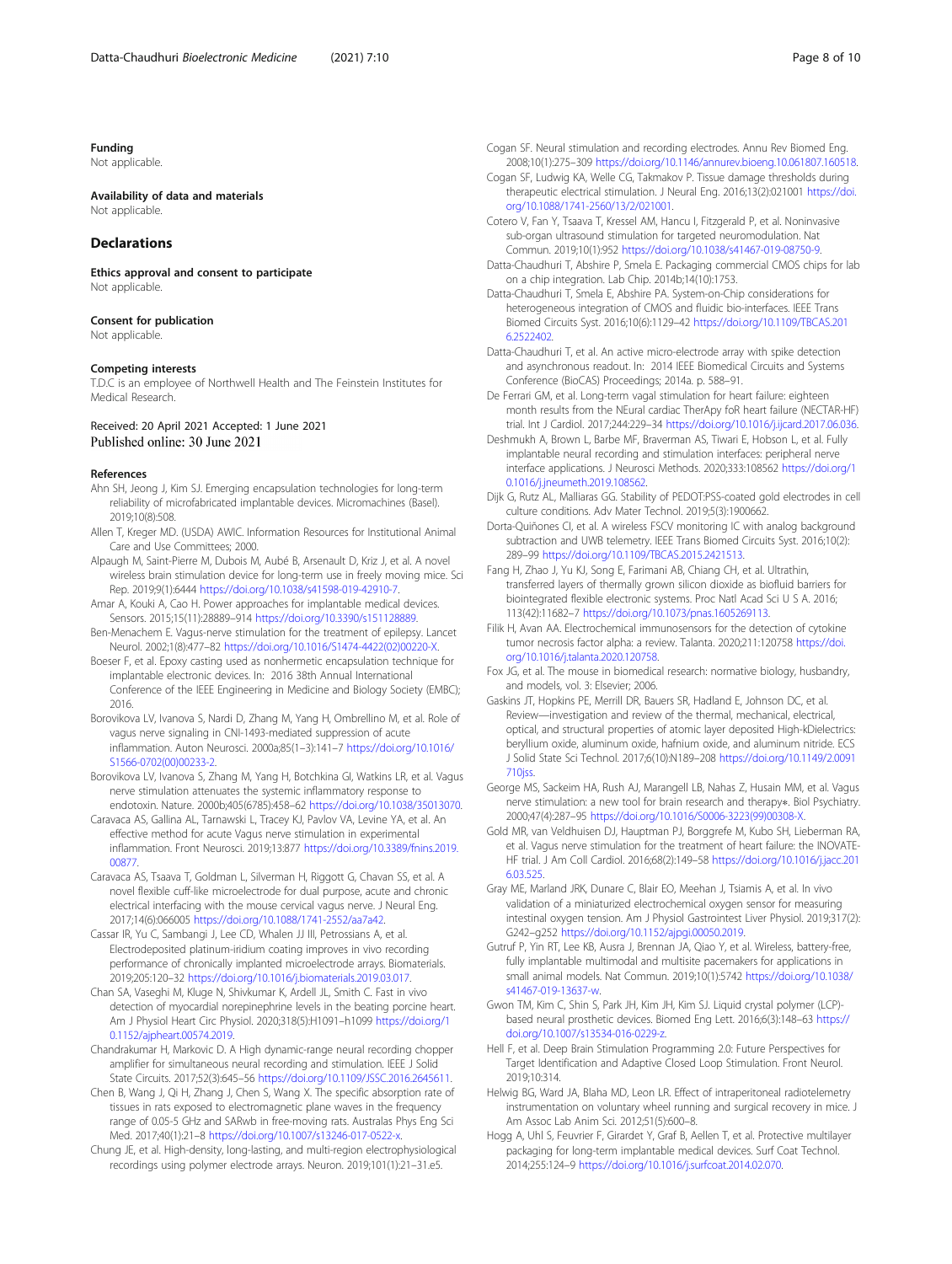<span id="page-8-0"></span>Huerta TS, et al. Targeted peripheral focused ultrasound stimulation attenuates obesity-induced metabolic and inflammatory dysfunctions. Sci Rep. 2021; 11(1):5083.

Huston JM, Gallowitsch-Puerta M, Ochani M, Ochani K, Yuan R, Rosas-Ballina M, et al. Transcutaneous vagus nerve stimulation reduces serum high mobility group box 1 levels and improves survival in murine sepsis. Crit Care Med. 2007;35(12):2762–8 <https://doi.org/10.1097/01.CCM.0000288102.15975.BA>.

- Juavinett AL, Bekheet G, Churchland AK. Chronically implanted Neuropixels probes enable high-yield recordings in freely moving mice. eLife. 2019;8: e47188 <https://doi.org/10.7554/eLife.47188>.
- Keaney JJ, Borgquist R, Singh JP. Device-based modulation of the autonomic nervous system. In: Clinical cardiac pacing, defibrillation and resynchronization therapy; 2017. p. 168–89.
- Kölbl F, N'Kaoua G, Naudet F, Berthier F, Faggiani E, Renaud S, et al. An embedded deep brain stimulator for biphasic chronic experiments in freely moving rodents. IEEE Trans Biomed Circuits Syst. 2014;10(1):72–84 [https://doi.](https://doi.org/10.1109/TBCAS.2014.2368788) [org/10.1109/TBCAS.2014.2368788](https://doi.org/10.1109/TBCAS.2014.2368788).
- Kvist PH, Iburg T, Bielecki M, Gerstenberg M, Buch-Rasmussen T, Hasselager E, et al. Biocompatibility of electrochemical glucose sensors implanted in the subcutis of pigs. Diabetes Technol Ther. 2006;8(4):463–75 [https://doi.org/10.1](https://doi.org/10.1089/dia.2006.8.463) [089/dia.2006.8.463.](https://doi.org/10.1089/dia.2006.8.463)
- Le Pichon CE, Chesler AT. The functional and anatomical dissection of somatosensory subpopulations using mouse genetics. Front Neuroanat. 2014;8 <https://doi.org/10.3389/fnana.2014.00021>.
- Lee B, Jia Y, Mirbozorgi SA, Connolly M, Tong X, Zeng Z, et al. An inductivelypowered wireless neural recording and stimulation system for freelybehaving animals. IEEE Trans Biomed Circuits Syst. 2019;13(2):413–24 [https://](https://doi.org/10.1109/TBCAS.2019.2891303) [doi.org/10.1109/TBCAS.2019.2891303](https://doi.org/10.1109/TBCAS.2019.2891303).
- Leung RT, Shivdasani MN, Nayagam DAX, Shepherd RK. In vivo and in vitro comparison of the charge injection capacity of platinum macroelectrodes. IEEE Trans Biomed Eng. 2015;62(3):849–57 [https://doi.org/10.1109/TBME.2](https://doi.org/10.1109/TBME.2014.2366514) [014.2366514](https://doi.org/10.1109/TBME.2014.2366514).
- Li L, et al. High sensitivity determination of TNF-α for early diagnosis of neonatal infections with a novel and reusable electrochemical sensor. Sensors (Basel, Switzerland). 2017;17(5):992.
- Lim D, et al. Optogenetic approaches for functional mouse brain mapping. Front Neurosci. 2013;7:54.
- Liu X, Zhang M, Subei B, Richardson AG, Lucas TH, van der Spiegel J. The PennBMBI: Design of a General Purpose Wireless Brain-Machine-Brain Interface System. IEEE Trans Biomed Circuits Syst. 2015;9(2):248–58 [https://](https://doi.org/10.1109/TBCAS.2015.2392555) [doi.org/10.1109/TBCAS.2015.2392555](https://doi.org/10.1109/TBCAS.2015.2392555).
- Loeb GE, Bak MJ, Salcman M, Schmidt EM. Parylene as a chronically stable, reproducible microelectrode insulator. IEEE Trans Biomed Eng. 1977;24(2): 121–8 <https://doi.org/10.1109/TBME.1977.326115>.
- Madan D, et al. MiniVStimA: A miniaturized easy to use implantable electrical stimulator for small laboratory animals. PLoS One. 2020;15(10):e0241638.
- Masi EB, Levy T, Tsaava T, Bouton CE, Tracey KJ, Chavan SS, et al. Identification of hypoglycemia-specific neural signals by decoding murine vagus nerve activity. Bioelectron Med. 2019;5(1):9 <https://doi.org/10.1186/s42234-019-0025-z>.
- Massey TL, et al. A high-density carbon fiber neural recording array technology. J Neural Eng. 2019;16(1):016024.
- McConnell EM, Nguyen J, Li Y. Aptamer-based biosensors for environmental monitoring. Front Chem. 2020;8:434.
- Meneses G, et al. Electric stimulation of the vagus nerve reduced mouse neuroinflammation induced by lipopolysaccharide. J Inflamm. 2016;13(1):33.
- Mickle AD, Won SM, Noh KN, Yoon J, Meacham KW, Xue Y, et al. A wireless closed-loop system for optogenetic peripheral neuromodulation. Nature. 2019;565(7739):361–5 <https://doi.org/10.1038/s41586-018-0823-6>.
- Millard RE, Shepherd RK. A fully implantable stimulator for use in small laboratory animals. J Neurosci Methods. 2007;166(2):168–77 [https://doi.org/10.1016/j.](https://doi.org/10.1016/j.jneumeth.2007.07.009) [jneumeth.2007.07.009.](https://doi.org/10.1016/j.jneumeth.2007.07.009)
- Mols K, Musa S, Nuttin B, Lagae L, Bonin V. In vivo characterization of the electrophysiological and astrocytic responses to a silicon neuroprobe implanted in the mouse neocortex. Sci Rep. 2017;7(1):15642 [https://doi.org/1](https://doi.org/10.1038/s41598-017-15121-1) [0.1038/s41598-017-15121-1.](https://doi.org/10.1038/s41598-017-15121-1)
- Montgomery KL, Yeh AJ, Ho JS, Tsao V, Mohan Iyer S, Grosenick L, et al. Wirelessly powered, fully internal optogenetics for brain, spinal and peripheral circuits in mice. Nat Methods. 2015;12(10):969–74 <https://doi.org/10.1038/nmeth.3536>.
- Morishita T, Inoue T. Need for multiple biomarkers to adjust parameters of closed-loop deep brain stimulation for Parkinson's disease. Neural Regen Res. 2017;12(5):747.

Moxon KA, Kalkhoran NM, Markert M, Sambito MA, McKenzie JL, Webster JT. Nanostructured surface modification of ceramic-based microelectrodes to enhance biocompatibility for a direct brain-machine interface. IEEE Trans Biomed Eng. 2004;51(6):881–9 [https://doi.org/10.1109/TBME.2004.827465.](https://doi.org/10.1109/TBME.2004.827465)

- Mughrabi IT, Hickman J, Jayaprakash N, Thompson D, Ahmed U, Papadoyannis ES, et al. Development and characterization of a chronic implant mouse model for vagus nerve stimulation. eLife. 2021;10 [https://doi.org/10.7554/](https://doi.org/10.7554/eLife.61270) [eLife.61270](https://doi.org/10.7554/eLife.61270).
- Muller R. le HP, Li W, Ledochowitsch P, Gambini S, Bjorninen T, et al. A minimally invasive 64-channel wireless μECoG implant. IEEE J Solid State Circuits. 2015; 50(1):344–59 [https://doi.org/10.1109/JSSC.2014.2364824.](https://doi.org/10.1109/JSSC.2014.2364824)
- National Institutes of Health OACU. Guidelines for Endpoints in Animal Study Proposals. 2019.
- Nicolai EN, et al. Detection of norepinephrine in whole blood via fast scan cyclic voltammetry. IEEE Int Symp Med Meas Appl. 2017;2017:111–6.
- Pavlov VA, Tracey KJ. The vagus nerve and the inflammatory reflex--linking immunity and metabolism. Nat Rev Endocrinol. 2012;8(12):743–54 [https://doi.](https://doi.org/10.1038/nrendo.2012.189) [org/10.1038/nrendo.2012.189.](https://doi.org/10.1038/nrendo.2012.189)
- Pelot NA, Grill WM. Effects of vagal neuromodulation on feeding behavior. Brain Res. 1693;2018:180–7 <https://doi.org/10.1016/j.brainres.2018.02.003>.
- Piech DK, Johnson BC, Shen K, Ghanbari MM, Li KY, Neely RM, et al. A wireless millimetre-scale implantable neural stimulator with ultrasonically powered bidirectional communication. Nat Biomed Eng. 2020;4(2):207–22 [https://doi.](https://doi.org/10.1038/s41551-020-0518-9) [org/10.1038/s41551-020-0518-9](https://doi.org/10.1038/s41551-020-0518-9).
- Reich S, et al. A high-voltage compliance, 32-channel digitally interfaced neuromodulation system on chip. IEEE J Solid State Circuits. 2021:1–1 [https://](https://doi.org/10.1109/JSSC.2021.3076510) [doi.org/10.1109/JSSC.2021.3076510](https://doi.org/10.1109/JSSC.2021.3076510).
- Reichert WM. Indwelling neural implants; 2007. [https://doi.org/10.1201/978142](https://doi.org/10.1201/9781420009309) [0009309.](https://doi.org/10.1201/9781420009309)
- Sánchez-Tirado E, González-Cortés A, Yáñez-Sedeño P, Pingarrón JM. Electrochemical immunosensor for the determination of the cytokine interferon gamma (IFN-γ) in saliva. Talanta. 2020;211:120761 [https://doi.org/1](https://doi.org/10.1016/j.talanta.2020.120761) [0.1016/j.talanta.2020.120761.](https://doi.org/10.1016/j.talanta.2020.120761)
- Selbmann F, et al. Thin film encapsulations for medical applications. In: MikroSystemTechnik 2017: Congress; 2017.
- Shen K, Maharbiz MM. Ceramic packaging in neural implants. J Neural Eng. 2021; 18(2):025002.
- Shin G, et al. Flexible near-field wireless optoelectronics as subdermal implants for broad applications in optogenetics. Neuron. 2017;93(3):509–521.e3.
- Silverman HA, Stiegler A, Tsaava T, Newman J, Steinberg BE, Masi EB, et al. Standardization of methods to record Vagus nerve activity in mice. Bioelectronic Med. 2018;4(1):3 [https://doi.org/10.1186/s42234-018-0002-y.](https://doi.org/10.1186/s42234-018-0002-y)
- Singer A, et al. Magnetoelectric materials for miniature, wireless neural stimulation at therapeutic frequencies. Neuron. 2020;107(4):631–643.e5.
- Steinberg BE, Silverman HA, Robbiati S, Gunasekaran MK, Tsaava T, Battinelli E, et al. Cytokine-specific Neurograms in the sensory Vagus nerve. Bioelectron Med. 2016;3(1):7–17 <https://doi.org/10.15424/bioelectronmed.2016.00007>.
- Straka M, et al. Characterizing longitudinal changes in the impedance spectra of in-vivo peripheral nerve electrodes. Micromachines. 2018;9(11):587.
- Talkachova A, et al. A fully implantable pacemaker for the mouse: from battery to wireless power. PLoS One. 2013;8(10):e76291.
- Tsaava T, Datta-Chaudhuri T, Addorisio ME, Masi EB, Silverman HA, Newman JE, et al. Specific vagus nerve stimulation parameters alter serum cytokine levels in the absence of inflammation. Bioelectron Med. 2020;6(1):8 [https://doi.org/1](https://doi.org/10.1186/s42234-020-00042-8) [0.1186/s42234-020-00042-8](https://doi.org/10.1186/s42234-020-00042-8).
- Vahidi NW, et al. Epi-Intra neural probes with glassy carbon microelectrodes help elucidate neural coding and stimulus encoding in 3D volume of tissue. J Neural Eng. 2020;17(4):046005.
- van Westerloo DJ, Giebelen IA, Florquin S, Bruno MJ, LaRosa GJ, Ulloa L, et al. The vagus nerve and nicotinic receptors modulate experimental pancreatitis severity in mice. Gastroenterology. 2006;130(6):1822–30 [https://doi.org/10.1](https://doi.org/10.1053/j.gastro.2006.02.022) [053/j.gastro.2006.02.022](https://doi.org/10.1053/j.gastro.2006.02.022).
- Wightman RM. Probing cellular chemistry in biological systems with microelectrodes. Science. 2006;311(5767):1570–4 [https://doi.org/10.1126/](https://doi.org/10.1126/science.1120027) [science.1120027.](https://doi.org/10.1126/science.1120027)
- Won SM, Cai L, Gutruf P, Rogers JA. Wireless and battery-free technologies for neuroengineering. Nat Biomed Eng. 2021; [https://doi.org/10.1038/s41551-](https://doi.org/10.1038/s41551-021-00683-3) [021-00683-3.](https://doi.org/10.1038/s41551-021-00683-3) Epub 2021/03/10. PubMed PMID: 33686282.
- Workman P, et al. Guidelines for the welfare and use of animals in cancer research. Br J Cancer. 2010;102(11):1555–77 [https://doi.org/10.1038/sj.bjc.](https://doi.org/10.1038/sj.bjc.6605642) [6605642.](https://doi.org/10.1038/sj.bjc.6605642)